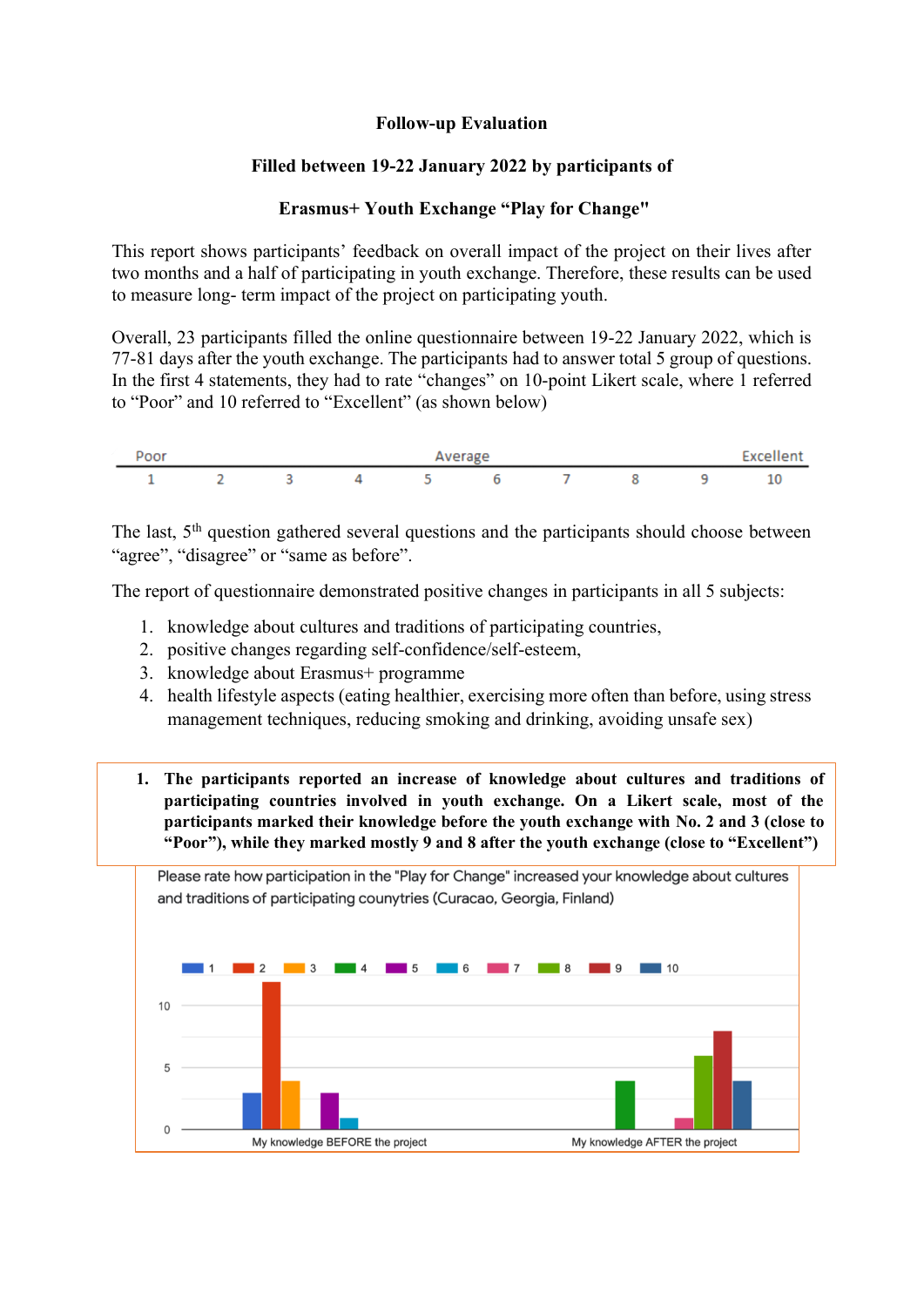**2. The participants reported an increase self-confidence//self-esteem before and after the project. On a Likert scale, most of the participants marked their knowledge before the youth exchange with No. 2 and 3 (close to "Poor"), while they marked mostly 9 and 8 after the youth exchange (close to "Excellent")**



**3. The participants also reported an increase of their knowledge on Erasmus+ programme. On a Likert scale, most of the participants marked their knowledge before the youth exchange with No. 2 and 3 (close to "Poor"), while they marked mostly 9 and 8 after the youth exchange (close to "Excellent")**

Please rate if participation in the "Play for Change" increased your knowledge about Erasmus+ programme (Youth exchanges, European Solidarity Corps volunteering and other opportunities)